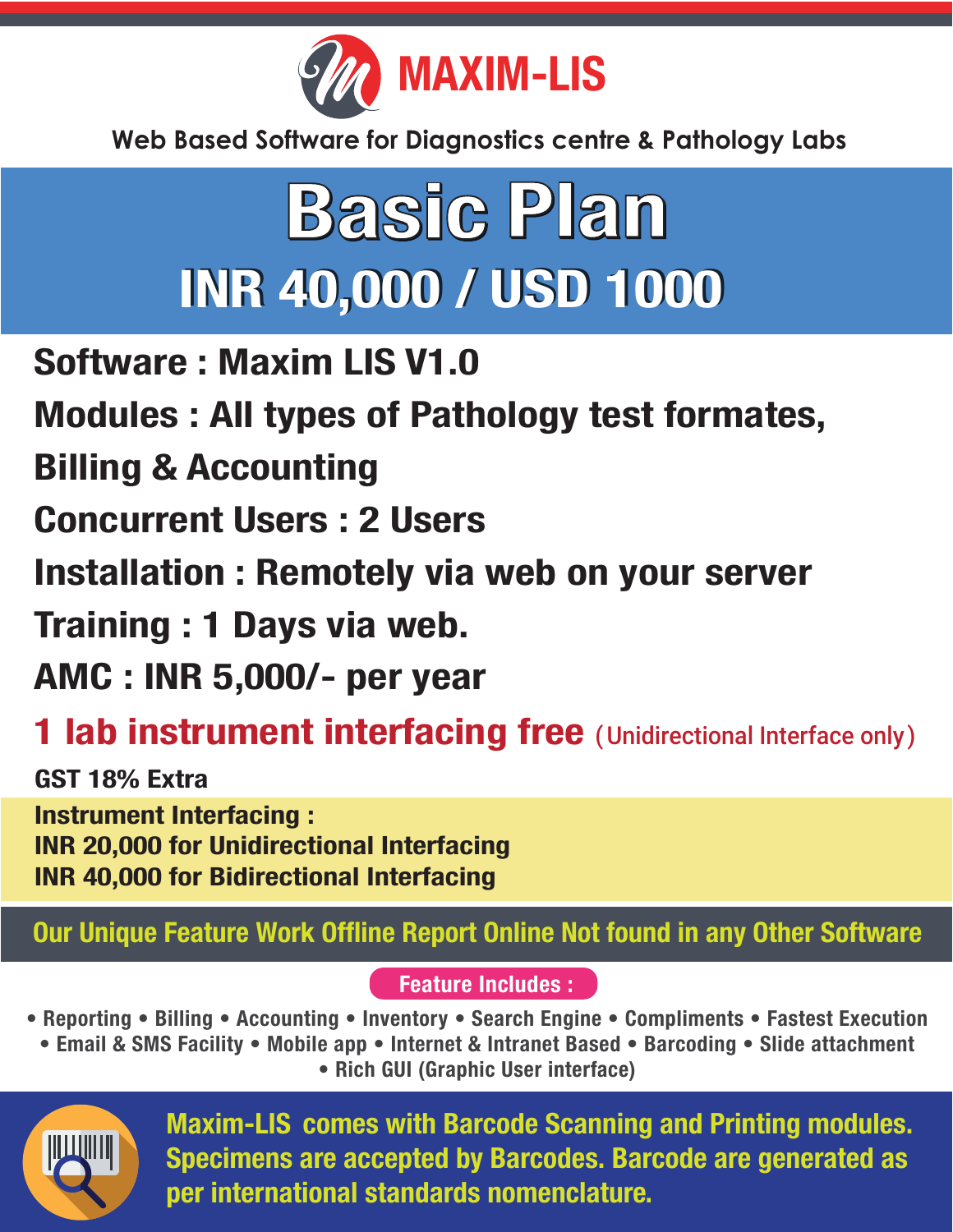

## **Silver Plan INR 80,000 / USD 2000**

Software : Maxim LIS V1.0

Modules : All types of Pathology & Radiology Tests

formats, Billing & Accounting.

Concurrent Users: 5 Users

Collection Centres : 3 inbuilt

Installation : Remotely via web on your server

Training : 3 Days via web.

AMC : INR 8,000/- per year

2 lab instrument interfacing free (Unidirectional Interface only) GST 18% Extra

Instrument Interfacing : INR 20,000 for Unidirectional Interfacing INR 40,000 for Bidirectional Interfacing

Our Unique Feature Work Offline Report Online Not found in any Other Software

Feature Includes :

• Reporting • Billing • Accounting • Inventory • Search Engine • Compliments • Fastest Execution

• Email & SMS Facility • Mobile app • Internet & Intranet Based • Barcoding • Slide attachment • Rich GUI (Graphic User interface)



Maxim-LIS comes with Billing, Inventory and Accounting management software inbuilt in the system. It has got fabulous MIS system with Dashboards.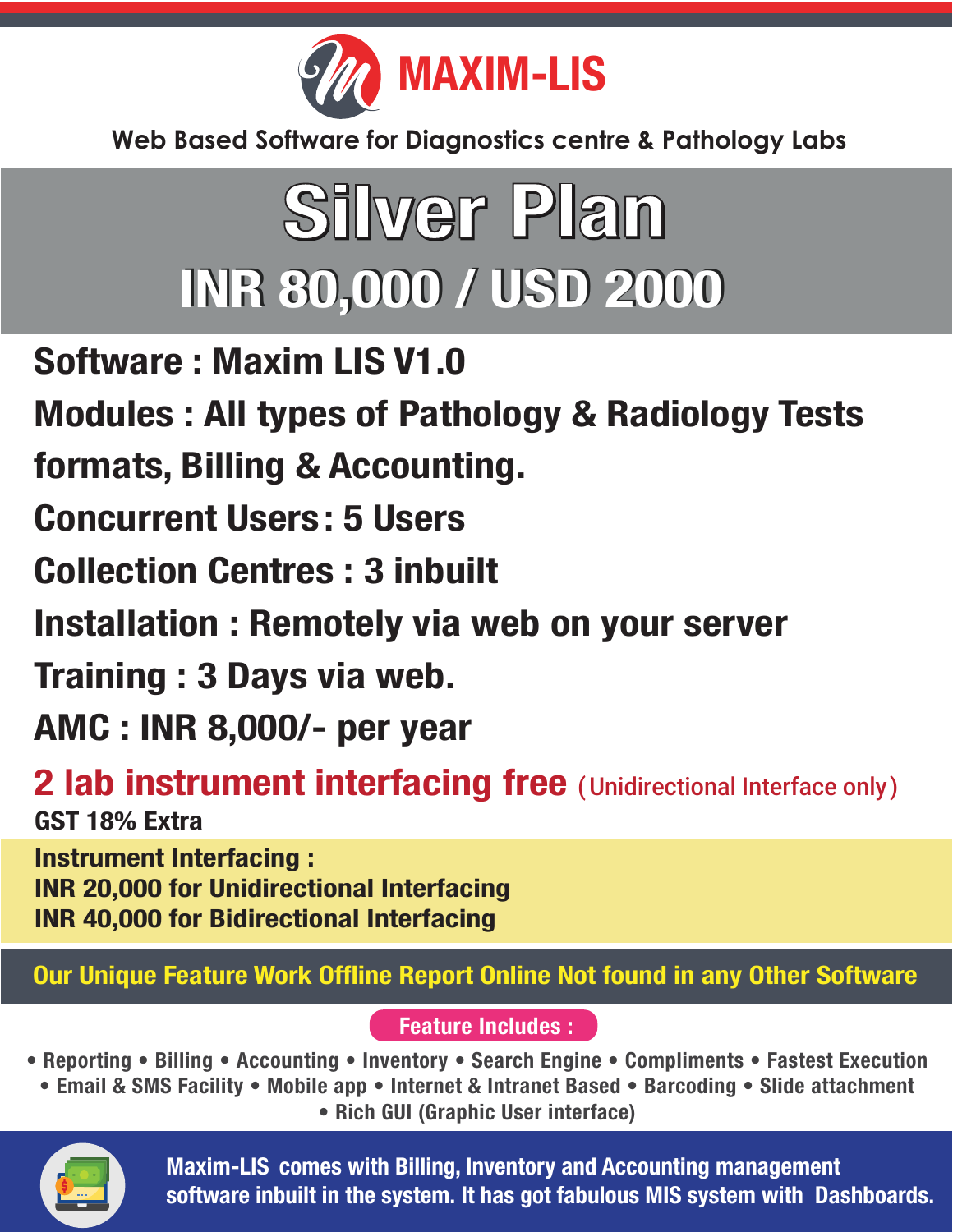

#### Gold Plan **INR 1,50,000 / USD 3000**

- Software : Maxim LIS V1.0
- Modules : All types of Pathology & Radiology Tests
- formats, Billing & Accounting.
- Concurrent Users: 10 Users
- Collection Centres : 10 inbuilt
- Installation : Remotely via web on your server
- Training : 5 Days via web.
- AMC : INR 15,000/- per year
- **3 lab instrument interfacing free** (Unidirectional Interface only)

GST 18% Extra

Instrument Interfacing : INR 20,000 for Unidirectional Interfacing INR 40,000 for Bidirectional Interfacing

Our Unique Feature Work Offline Report Online Not found in any Other Software

#### Feature Includes :

- Reporting Billing Accounting Inventory Search Engine Compliments Fastest Execution
- Email & SMS Facility Mobile app Internet & Intranet Based Barcoding Slide attachment • Rich GUI (Graphic User interface)



Maxim-LIS is online virtual Laboratory management software which allows operating Pathology labs and Diagnostics Centres through internet or Intranet.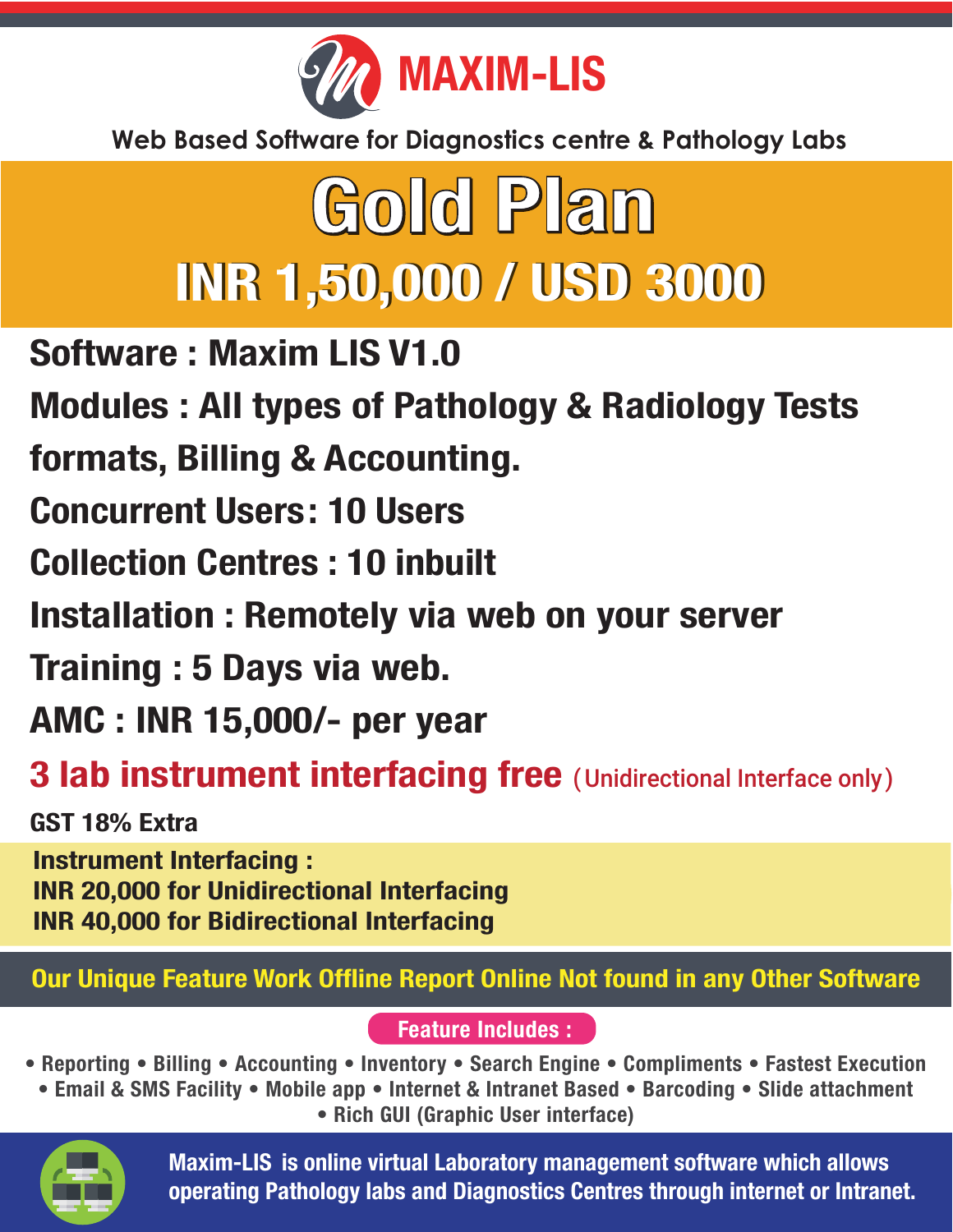

# Platinum Plan **INR 2,50,000 / USD 5000**

Software : Maxim LIS V1.0

Modules : All types of Pathology & Radiology Tests

formats, Billing & Accounting.

Concurrent Users: Unlimited.

Collection Centres : Unlimited

Installation : Remotely via web on your server

Training : 7 Days via web.

AMC : INR 25,000/- per year

4 lab instrument interfacing free (Unidirectional Interface only)

GST 18% Extra

Instrument Interfacing : INR 20,000 for Unidirectional Interfacing INR 40,000 for Bidirectional Interfacing

Our Unique Feature Work Offline Report Online Not found in any Other Software

Feature Includes :

• Reporting • Billing • Accounting • Inventory • Search Engine • Compliments • Fastest Execution • Email & SMS Facility • Mobile app • Internet & Intranet Based • Barcoding • Slide attachment

• Rich GUI (Graphic User interface)



Maxim-LIS Highly secured, User friendly, reliable and seamlessly integrated web Based information system.